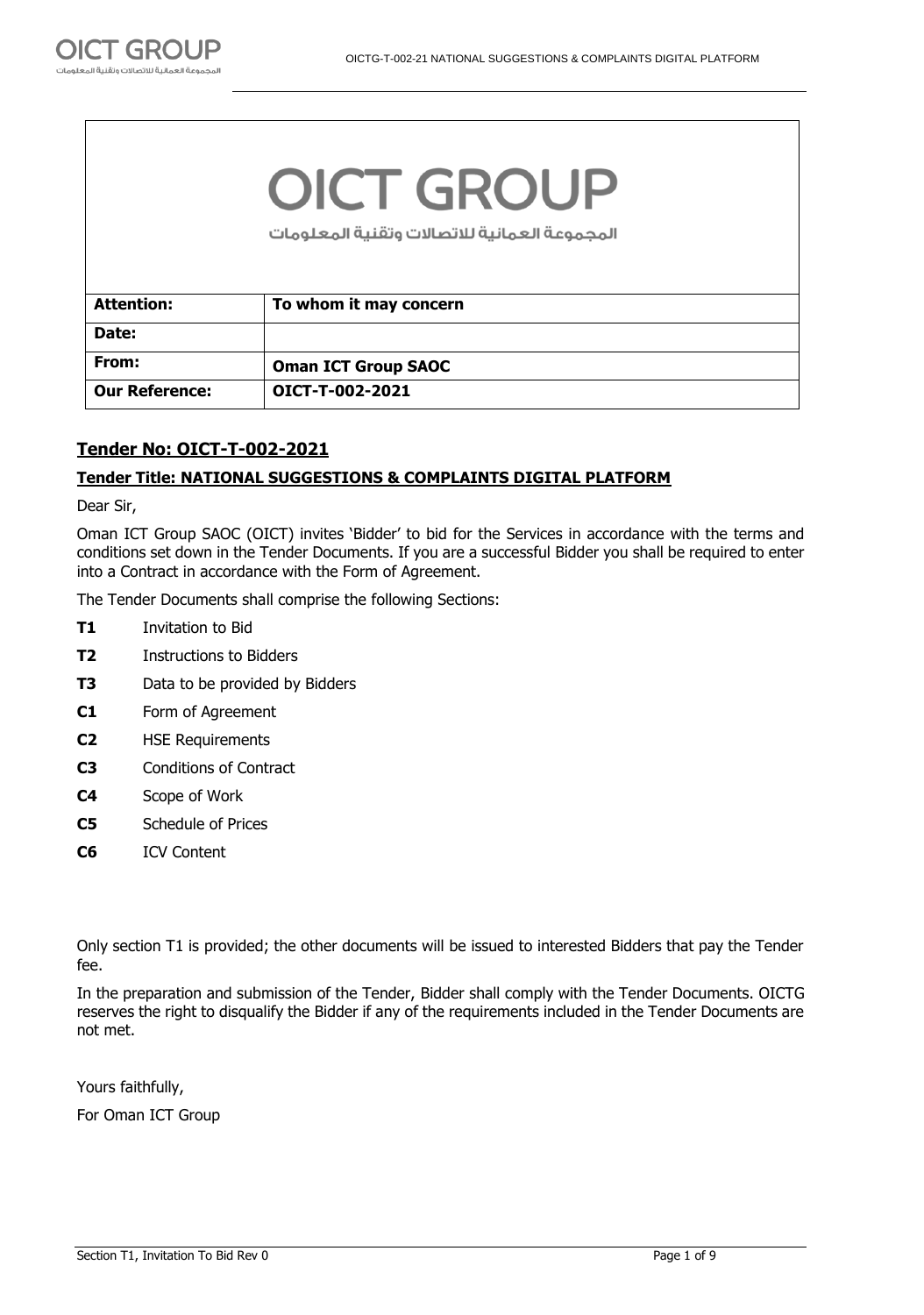

المجموعة العمانية للاتصالات وتقنية المعلومات

# **OICTG-T-002-21**

# **DESIGN, IMPLEMENT, MAINTAIN & SUPPORT NATIONAL SUGGESTIONS & COMPLAINTS DIGITAL PLATFORM**

# **T1, INVITATION TO BID**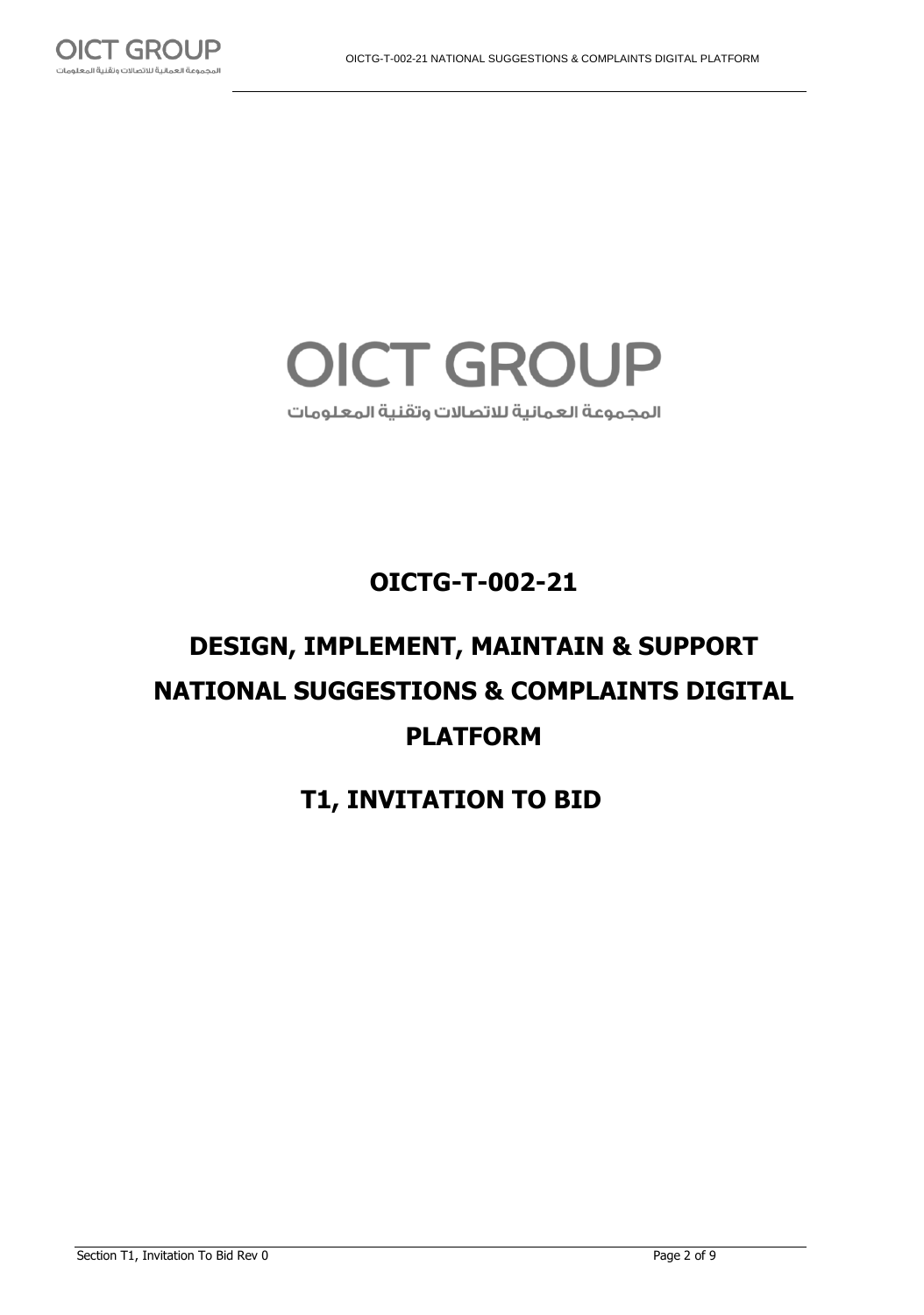

#### **Contents**

| 1.0                      |  |
|--------------------------|--|
| 1.1<br>1.2<br>1.3<br>1.4 |  |
|                          |  |
| 2.0                      |  |
| 3.0                      |  |
| 4.0                      |  |
| 5.0                      |  |
| 6.0                      |  |
| 7.0                      |  |
| 8.0                      |  |
| 8.1                      |  |
| 8.2                      |  |
| 8.3                      |  |
| 8.4                      |  |
| 8.5                      |  |
| 8.6                      |  |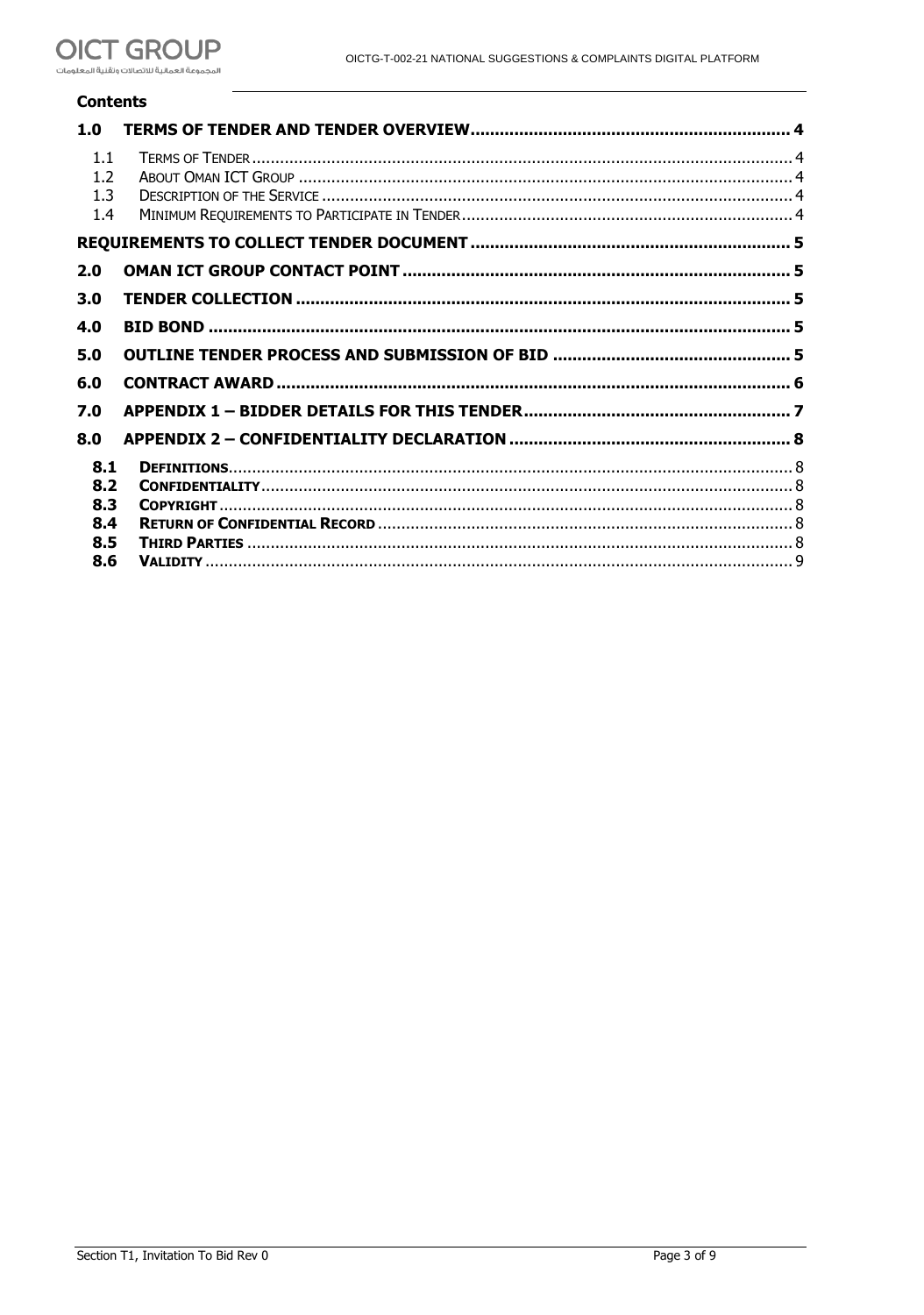#### **1.0 Terms of Tender and Tender Overview**

#### **1.1 Terms of Tender**

1.1.1 The terms and conditions applicable to this Tender Process are detailed in Sections T1, T2, and T3. C1 to C7 may only be available with the complete Tender Document following payment of the Tender Fee.

#### **1.2 About Oman ICT Group**

- 1.2.1 The Government of Oman recognizes the vital importance of development of ICT sector. With purpose of stimulation of national development, modernization and globalization of the economy, and creating the conditions for the fullest participation by all sections of the population, several initiatives have been undertaken. In this context, OICT Group has been recently formed under the Oman Investment Authority ("OIA") and endorsed by the Ministry of Transport, Communications and Information Technology ("MTCIT").
- 1.2.2 In terms of high-level objective, OICT Group will be focusing on creating the synergies between various subsidiaries (OICTG, Oman Technology Fund, Space Communication Technologies Onsor Technologies, Withaq Centre, Oman Towers Company), aligning the Group's portfolio with National ICT Strategy and filling the gaps where private sector is not able to engage. In order to fulfill beforementioned, OICT Group may partner with national and international experts (and companies) using various partnership models.
- 1.2.3 Having in mind above stated, importance of developing a strong brand that will adequately represent the Group nationally and internationally is of high importance. For that reason OICT Group is seeking a specialized event managment company experienced to carry out the full tender requirements.

#### **1.3 Description of the Service**

- 1.3.1 The MTCIT along with OICTG works to provide the necessary infrastructure in the communications and information technology sector in order to realize the Sultanate's objective of implementing eGovernment; therefore, a unified government network and a number of centers specialized in the information and communication technology, cybersecurity and digital certification have been established, in addition to hosting government websites, services and databases and protecting them from security breaches. This guarantees the sustainability of Businesses and services, and helps individuals and institutions get high-quality electronic services in no time. The Ministry also works to develop the communications and information technology sector to be a main pillar in supporting the logistic sectors, in line with Oman's Vision 2040.
- 1.3.2 In alignment with the priorities and objectives of Oman 2040 vision and sustainable development and striving for more efficiency, transparency and productivity in the government sector, MTCIT is planning to design and implement a **National Suggestions and Complaints Digital Platform**. The unified national digital platform will be implemented and managed centrally with the use of the latest advanced digital technologies and will be used for receiving all kinds of suggestions, feedback, enquiries and complaints submitted to the government. It will allow the citizen / resident / investor / visitor to participate in continuous improvement and development of government performance by submitting the suggestion / feedback / complaint via the platform 24/7.

#### **1.4 Minimum Requirements to Participate in Tender**

#### **Technical Requirements** –

Bidder Experience (Completed 2 functional similar projects in the past 5 years)

The Bidder must be Authorized Partner of the proposed solution and they need to provide certificate.

The authorized partner certificate must be gold or equivalent and above.

User Requirement Gathering, Implementation, and Go Live (Up to phase 3) of the project within 12 months as maximum

Proposed Solution demo can be presented within 1 week of proposal submission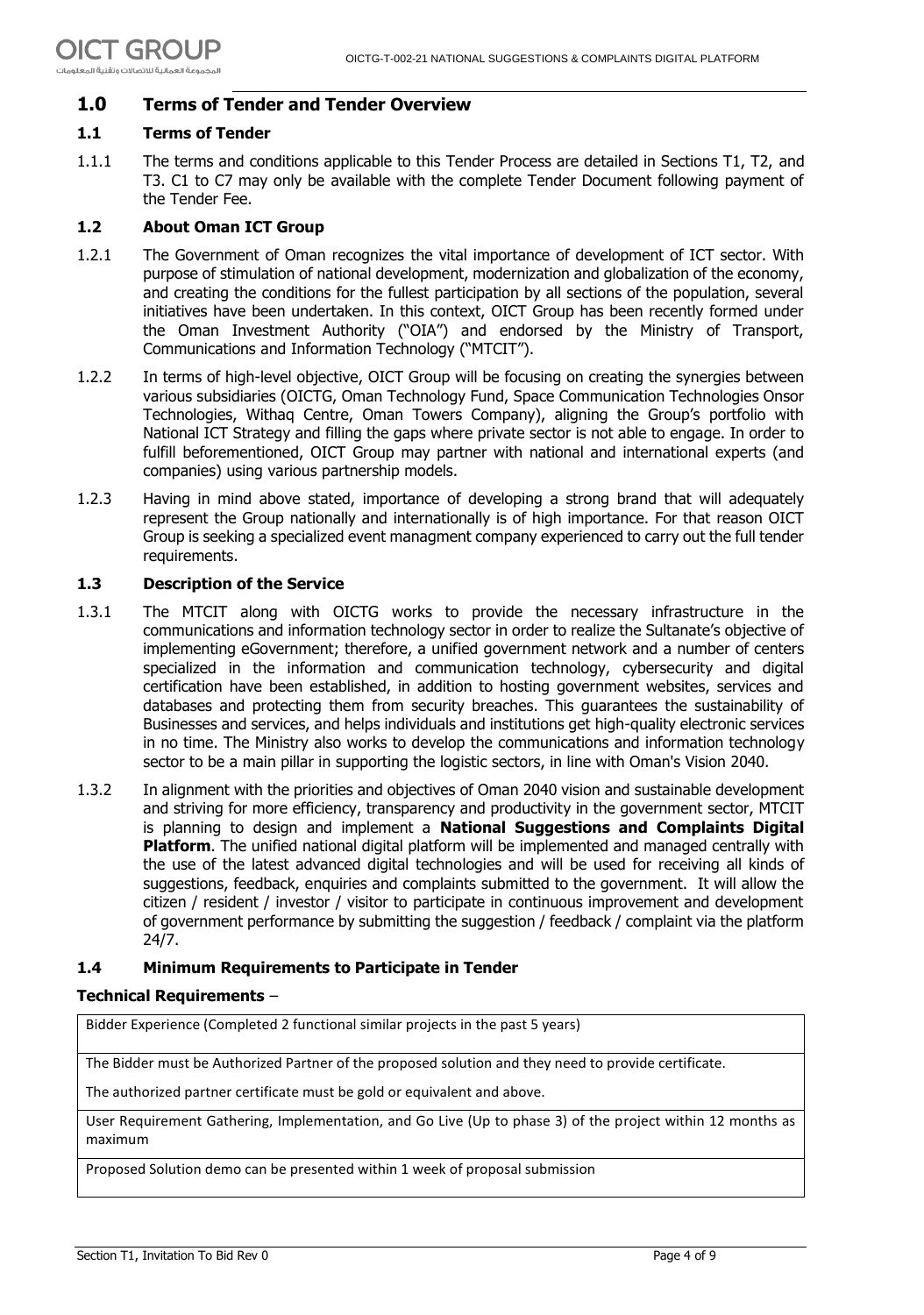Proposed Product Lifecycle up to 8 years with clear roadmap (EOM/EOS) for software / hardware (if needed)

Must have a local office or a local client for support and maintenance

Provides effective L2 and L3 support

#### **Requirements to Collect Tender Document**

#### **1.5 Bidder Details Sheet**

1.5.1 In order to correctly identify the Bidder and the Bidder's point of contact for this Tender Process, Appendix 1 shall be completed by the Bidder and presented, by hand or scanned and forwarded via email, to the Contracting Section before the Tender Documents can be released to the Bidder.

#### **1.6 Tender Fee**

- 1.6.1 The Tender Fee for this Tender is **RO 200**
- 1.6.2 The Bidder can make the payment of the Tender Fee by Bank transfer to the following OICTG account, which the transfer receipt must be presented in order to collect the Tender Documents:

**Oman ICT Group SAOC Bank: Ahli Bank Branch: Corporate Branch Account: 5101-078922-112**

#### **1.7 Confidentiality Declaration**

1.8 Prior to collection of the Tender Documents the Bidder shall sign the attached Confidentiality Declaration (Appendix 2). The Confidentiality Declaration must be completed, signed by an authorized person, stamped with the Bidders company stamp, and be presented, by hand or scanned and forwarded via email, to the OICTG Contracting Section before the Tender Documents can be released to the Bidder.

#### **2.0 Oman ICT Group Contact Point**

- 2.1 All communication with OICTG shall be through Clarification Requests, in writing and addressed to [tenders@ictg.om](mailto:tenders@ictg.om)
- 2.2 No Clarification Requests shall be entertained through emails or after the Clarification Request Closing Date included in the table in Article [4.1 below](#page-4-0)

#### **3.0 Tender Collection**

#### **3.1 Collection of Tender Documents**

3.1.1 Once the Bidder Details Sheet, Confidentiality Declaration and confirmation of payment of Tender Fee requested in Article 2.3 above have been received, Bidder will have to share these documents to the the ICTG tenders email and he shall receive the full tender document online through email.

#### **4.0 Bid Bond**

<span id="page-4-0"></span>4.1 To ensure conformance of the Tender, the OICTG requires the Bidder to issue a Bid Bond in the exact format detailed in Section T3. The value of this Bid Bond shall be indicated in Section T3. The Bid Bond shall be forwarded to OICTG as a separate envelop along the tender proposal and shall be submitted along the commercial proposal submission. The Bid Bond shall be enforced in the event that Bidder fails to submit and substantiate a conforming bid or has failed to accept award of the contract.

#### **5.0 Outline Tender Process and Submission of Bid**

- 5.1 The Technical Bid and the Commercial Bid are to be submitted together.
- 5.2 The Technical Bid and the Commercial Bid are to be submitted electronically via email ID [submit.tender@ictg.om](mailto:submit.tender@ictg.om)
- 5.3 The opening of the Technical Bid and Commercial Bid is the discretion of OICTG.
- 5.4 The proposed Tender Process schedule is: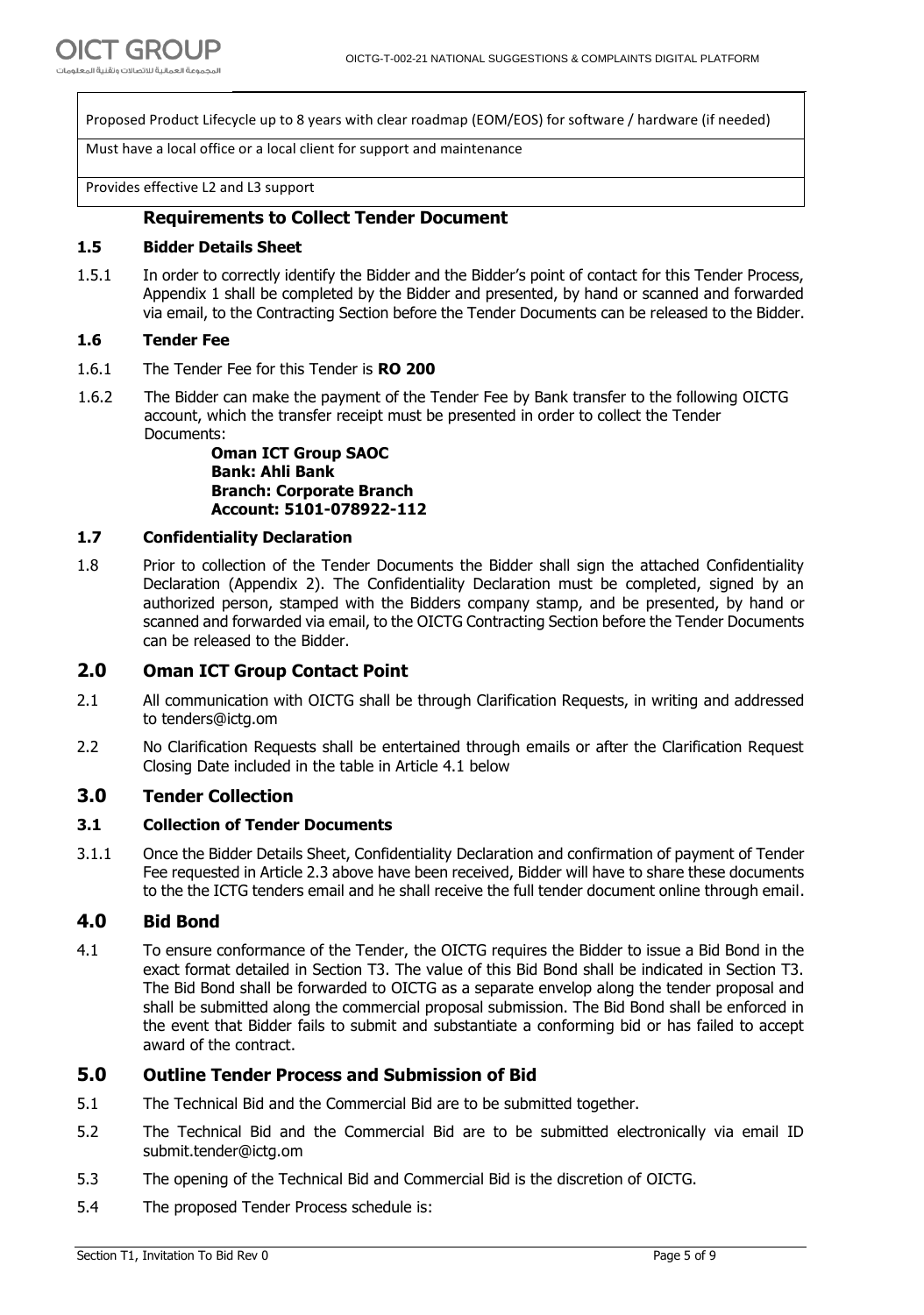| <b>Activity</b>                                                 | <b>Date</b> |
|-----------------------------------------------------------------|-------------|
| Issue of T1-Invitation to Bid - Tender available for collection | 30/12/2021  |
| Last day to purchase                                            | 11/01/2022  |
| <b>Clarification Request Closing Date</b>                       | 18/01/2022  |
| <b>Technical &amp; Commercial Bid Submission Date</b>           | 02/02/2022  |

5.4.1 Bids to be submitted by 2.00 PM on or before Bid Submission Date.

#### **6.0 Contract Award**

In the event that OICTG considers Bidder to be commercially a potentially successful competitor for the award of the Contract, OICTG may subject Bidder to a further technical and financial evaluation. Only when a Bidder satisfies OICTG technical, financial and commercial requirements will a Contract be awarded.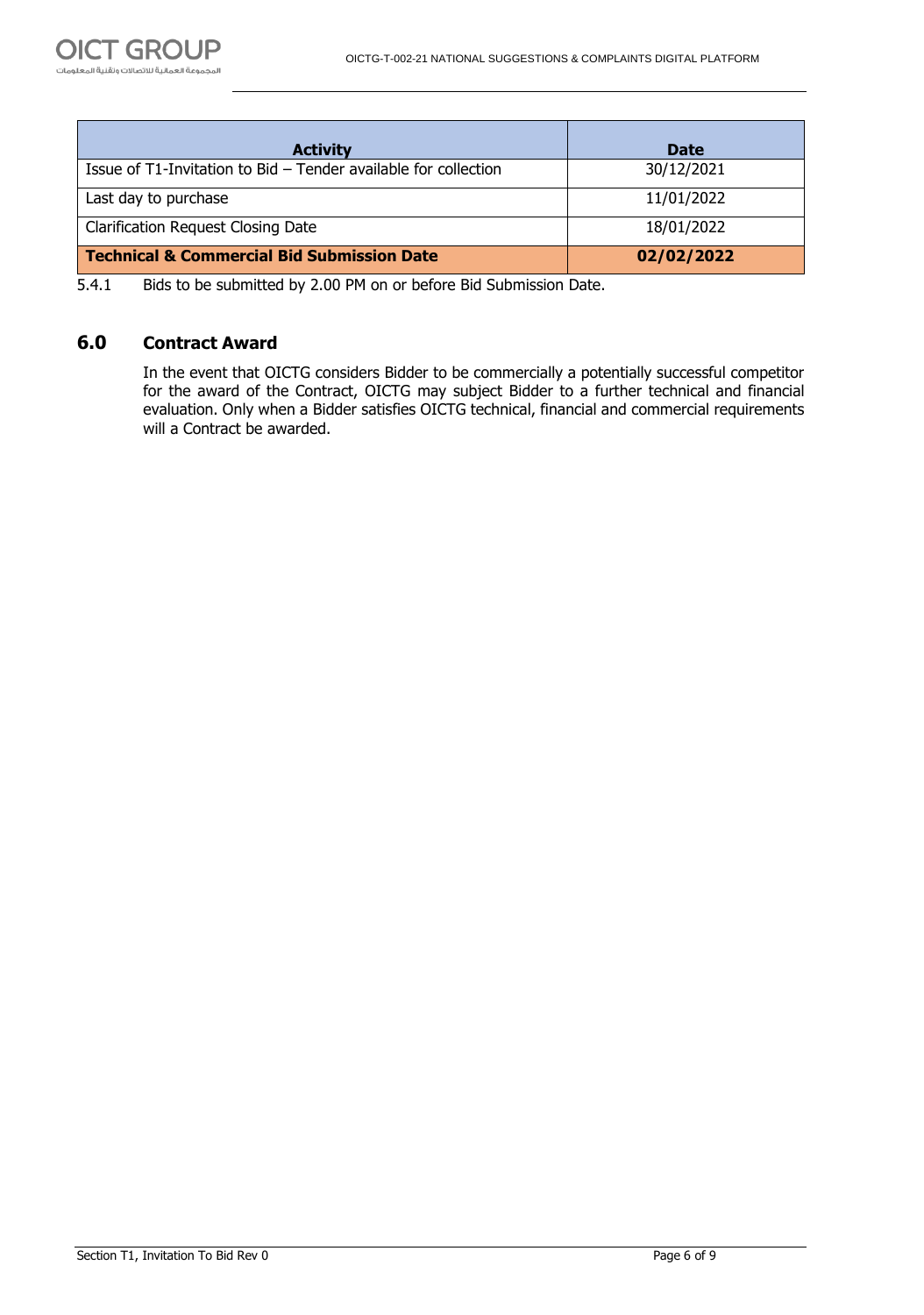#### **7.0 Appendix 1 – Bidder Details for this Tender**

| Contract/ Tender number      | OICTG-T-002-21                                                         |
|------------------------------|------------------------------------------------------------------------|
| Contract/ Tender title       | NATIONAL SUGGESTIONS & COMPLAINTS DIGITAL PLATFORM                     |
| Full name of Bidder          |                                                                        |
| Postal Address               |                                                                        |
| City                         |                                                                        |
| Country                      |                                                                        |
| Website                      |                                                                        |
| Office main tel. number      |                                                                        |
| Country of registration      |                                                                        |
| Status in Oman               | Agent / locally registered branch office / Omani LLC / foreign company |
| Ownership details            | - XX% -                                                                |
| (percentages and names,      | - XX% -                                                                |
| <i>indicate where Omani)</i> | - XX% -                                                                |

### **Name of company and address to be awarded the Contract (if different from details above)**

| Full name                    |                                                                        |
|------------------------------|------------------------------------------------------------------------|
| Registered address           |                                                                        |
| City                         |                                                                        |
| Country                      |                                                                        |
| Office main tell number      |                                                                        |
| Status in Oman               | Agent / locally registered branch office / Omani LLC / foreign company |
| Ownership details            | - XX% -                                                                |
| (percentages and names,      | - XX% -                                                                |
| <i>indicate where Omani)</i> | - XX% -                                                                |

#### **Bidder's representative to which all Tender correspondence shall be addressed**

| Name of person   |  |
|------------------|--|
| Fax number       |  |
| Telephone number |  |
| GSM number       |  |
| e-mail address   |  |

#### **Bidder's agent in Oman (if applicable)**

| Omani agent name         |                                                                   |
|--------------------------|-------------------------------------------------------------------|
| Postal address           |                                                                   |
| Fax number               |                                                                   |
| Telephone number         |                                                                   |
| GSM number               |                                                                   |
| e-mail address           |                                                                   |
| Our Omani agent is       | Yes                                                               |
| permitted to pick up the | No, we will pick up the documents ourselves.                      |
| Tender Documents on our  | No, please send the documents to my foreign address stated above. |
| behalf                   |                                                                   |

 $\Box$ 

Tender Fee is paid and receipt attached:

Tender Documents Received By: Signature …………………………………

| Resident Card No |
|------------------|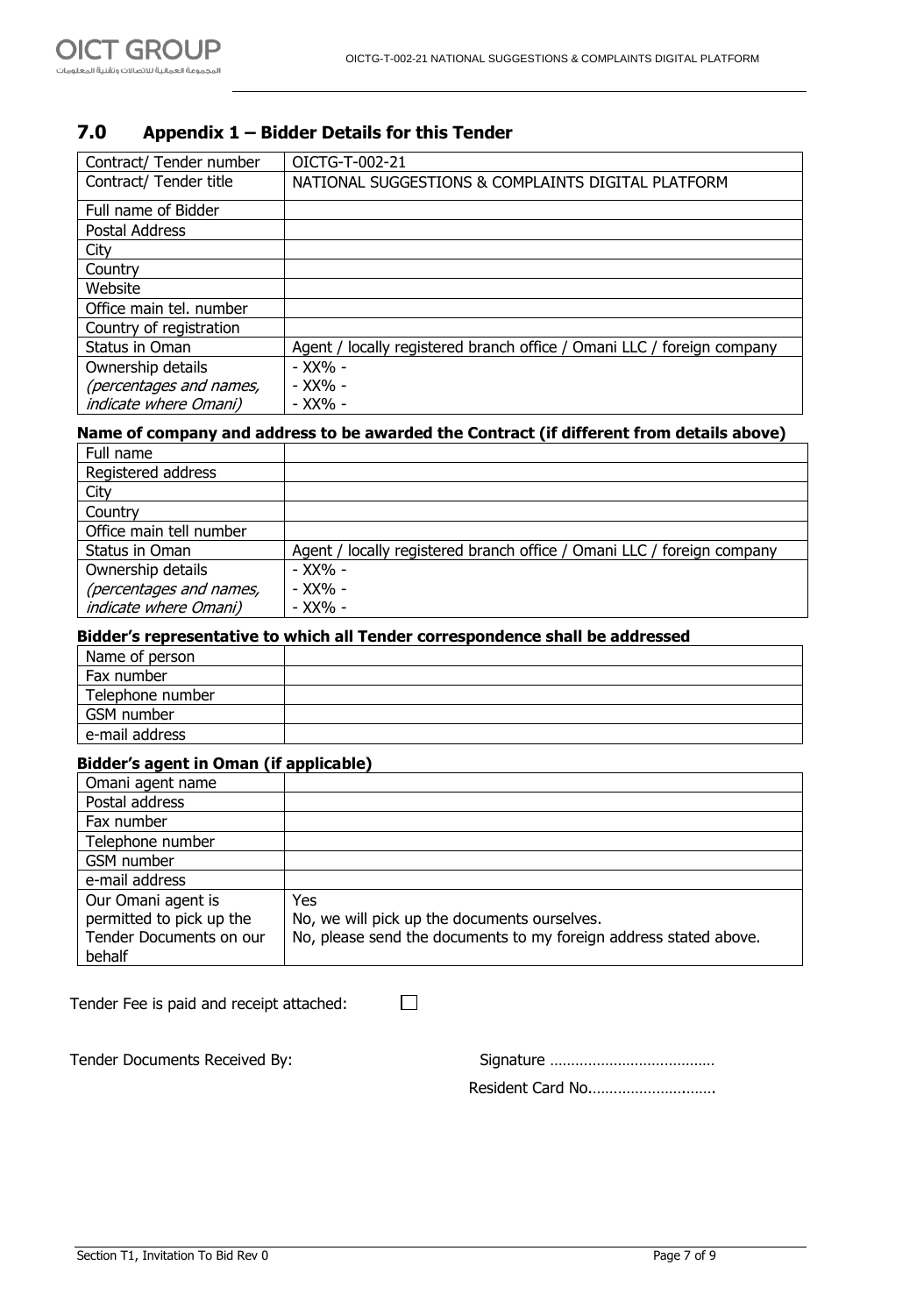#### **8.0 Appendix 2 – Confidentiality Declaration**

The undersigned …………………………………………………………………….. Having its principal office................................................................. (The 'Bidder') hereby declares Oman ICT Group SAOC ( 'OICTG') to accept the following terms and conditions on which the Company is prepared to communicate to the Bidder certain Confidential Information pertaining to the Work under the above mentioned Tender as hereinafter defined.

#### **8.1 Definitions**

#### 8.1.1 **Confidential Information**

shall mean all knowledge, data or information acquired by Bidder from, or disclosed to Bidder by the OICTG, or on behalf of OICTG, in connection with the Tender Documents, Clarifications and the Tender Process in writing, drawings, magnetic tapes, computer programs or in any other way, as well as all knowledge, data or information derived there from, to the extent that such knowledge, data or information at the time of such acquisition or disclosure is not either already in the unrestricted possession of Bidder or part of public knowledge or literature.

#### 8.1.2 **Confidential Record**

Shall mean all Tender Documents, Clarifications and any other material containing Confidential Information.

#### 8.1.3 **Third Party**

Shall mean any party other than OICTG or Bidder.

#### **8.2 Confidentiality**

- 8.2.1 Bidder shall preserve and cause its employees to preserve the confidentiality of any Confidential Information.
- 8.2.2 Bidder shall not for any purpose other than the preparation and submission of a Bid
	- disclose to any Third Party or enable any Third Party to note the fact that Bidder has been invited to submit a Bid and/or, if applicable, the fact that the Contract is awarded to Bidder;
	- reproduce, copy or use, or disclose to, place at the disposal of or use on behalf of any Third Party or enable any Third Party to read, copy or use, any Confidential Information; except with the prior written consent of OICTG.
- 8.2.3 The undertakings above shall continue insofar and for so long as the Confidential Information or Confidential Record in question has not:
	- a) become part of the public knowledge of literature otherwise than through any act or default on the part of Bidder; or
	- b) been disclosed to Bidder under an obligation to maintain secrecy by a Third Party (other than one disclosing on behalf of OICTG) who could lawfully do so and who did not derive such Confidential Information or Confidential Record from OICTG.

#### **8.3 Copyright**

8.3.1 The copyright in any Confidential Record shall, in the absence of any express provision to the contrary thereon, be vested in OICTG. Copyright in any record containing geological or geophysical data acquired or generated by Bidder in connection with the Contract shall be vested in OICTG.

#### **8.4 Return of Confidential Record**

8.4.1 If Bidder declines to submit a Bid or is notified that its Bid is unsuccessful, upon written notification thereof by OICTG, Bidder shall destroy electronic copies and return all hard copy Tender Documents including Addenda and Clarifications to OICTG.

#### **8.5 Third Parties**

8.5.1 Bidder shall ensure that if under the terms of this confidentiality agreement any of the Confidential Information comes to the knowledge and/or in the possession of any Third Party, Bidder shall require from such Third Party that it shall abide by stipulations equivalent to those contained in this confidentiality agreement.